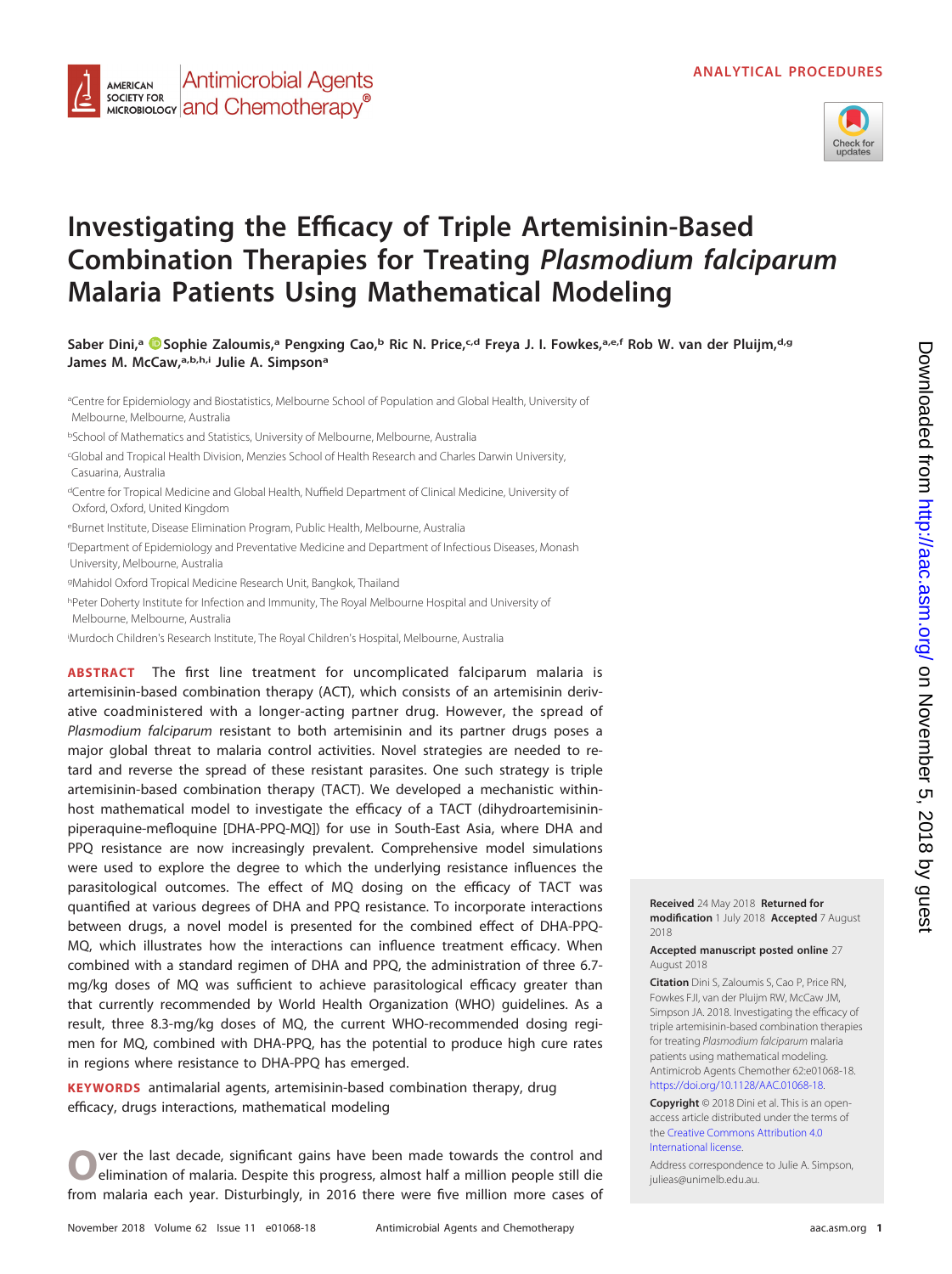malaria than the previous year (according to the World Health Organization [WHO] in 2017 [\[1\]](#page-9-0)), emphasizing the fragile nature of malaria control. Early diagnosis and treatment with highly effective antimalarial drug regimens remains central to all national malaria control activities. Artemisinin-based combination therapies (ACTs) are the first-line therapy in almost all countries where malaria is endemic due to the high efficacy, tolerability, and ability of ACTs to reduce ongoing transmission of the parasite. ACTs are comprised of two components: an artemisinin derivative and a partner drug. The artemisinin derivative has a high antimalarial potency, killing a large proportion of parasites; however, these compounds are rapidly eliminated, leaving a residual parasite population that, if left untreated, will likely recrudesce. A slowly eliminated partner drug is required to provide a sustained antimalarial activity that is capable of killing the remaining parasites [\(2\)](#page-9-1).

ACTs have remained highly efficacious for almost 2 decades but are now under threat from the emergence of drug-resistant parasites [\(2,](#page-9-1) [3\)](#page-9-2). In 2009, a high proportion of patients with markedly delayed parasite clearance were reported from the western region of Cambodia, and this was confirmed as being attributable to artemisinin resistance [\(3\)](#page-9-2). These parasites have now spread across the Greater Mekong Region [\(4,](#page-9-3) [5\)](#page-9-4). Delayed parasite clearance and higher gametocyte carriage, due to the artemisinin derivative resistance, drive the selection of resistance to the partner drug [\(6\)](#page-9-5), and in South-East Asia this has resulted in declining efficacy of all the ACTs currently recommended by WHO [\(7\)](#page-9-6). In some parts of the Greater Mekong Region, the spread of highly drug-resistant parasites poses a major threat to malaria control activities. The emergence of an untreatable P. falciparum will result in an inevitable rise in malaria incidence, epidemics, and associated morbidity and mortality.

The development of alternative strategies is crucial to ensuring the ongoing success of malaria control efforts. Triple Artemisinin-based Combination Therapy (TACT) is a novel strategy by which a new partner drug is added to an established ACT. TACT has the potential to decrease the chance of emergence of a de novo resistance, as well as rescuing a regimen in which one of the ACT components is already failing. Two antimalarial clinical trials are under way to determine the efficacy of TACT for uncomplicated falciparum malaria: Artemether-Lumefantrine plus Amodiaquine (AL-AQ) and Dihydroartemisinin-Piperaquine plus Mefloquine (DHA-PPQ-MQ). These are being compared to the standard ACTs (AL and DHA-PPQ) alone (see trial NCT02453308 at clinicaltrials.gov).

In the present study, we developed a within-host mathematical model [\(8\)](#page-9-7) to explore the efficacy of TACTs, with a particular focus on DHA-PPQ-MQ, since DHA-PPQ is widely administered in South-East Asia and is currently associated with very high failure rates in some regions [\(9](#page-9-8)[–](#page-9-9)[11\)](#page-9-10). The model accommodates a high level of biological details, such as drug-drug interaction [\(12,](#page-9-11) [13\)](#page-9-12), the stage specificity of parasite killing [\(14](#page-9-13)[–](#page-9-14)[17\)](#page-10-0), and between-patient and between-isolate variability [\(17\)](#page-10-0). We used the model to simulate different levels of resistance and quantify the degree to which this compromises the efficacy of TACT. The optimal MQ dosing regimen was determined for various degrees of resistance to DHA-PPQ.

# **RESULTS**

[Figure](#page-2-0) 1 shows examples of drug concentration profiles for DHA, PPQ, and MQ and the corresponding parasitemia profiles obtained from model simulations. WHO-recommended dosing regimens were used in the simulations, i.e., 18.0 mg/ kg/day of PPQ, 4.0 mg/kg/day of DHA, and 8.3 mg/kg/day of MQ for 3 days. The median concentrations of the drugs (lines), along with the between-subject variabilities (the shaded regions show the area between the 2.5 and 97.5% percentiles), are presented in [Fig. 1a,](#page-2-0) and the parasitemia of 100 randomly selected patients in [Fig. 1b.](#page-2-0) [Figure 1c](#page-2-0) presents the Kaplan-Meier estimation of the probability of cure, along with the 95% confidence intervals illustrated by the shaded region.

Parasite resistance to antimalarial drugs can manifest in a couple of different ways that affect the killing profile of a drug (see the concentration-effect curves in [Fig. 2\)](#page-2-1).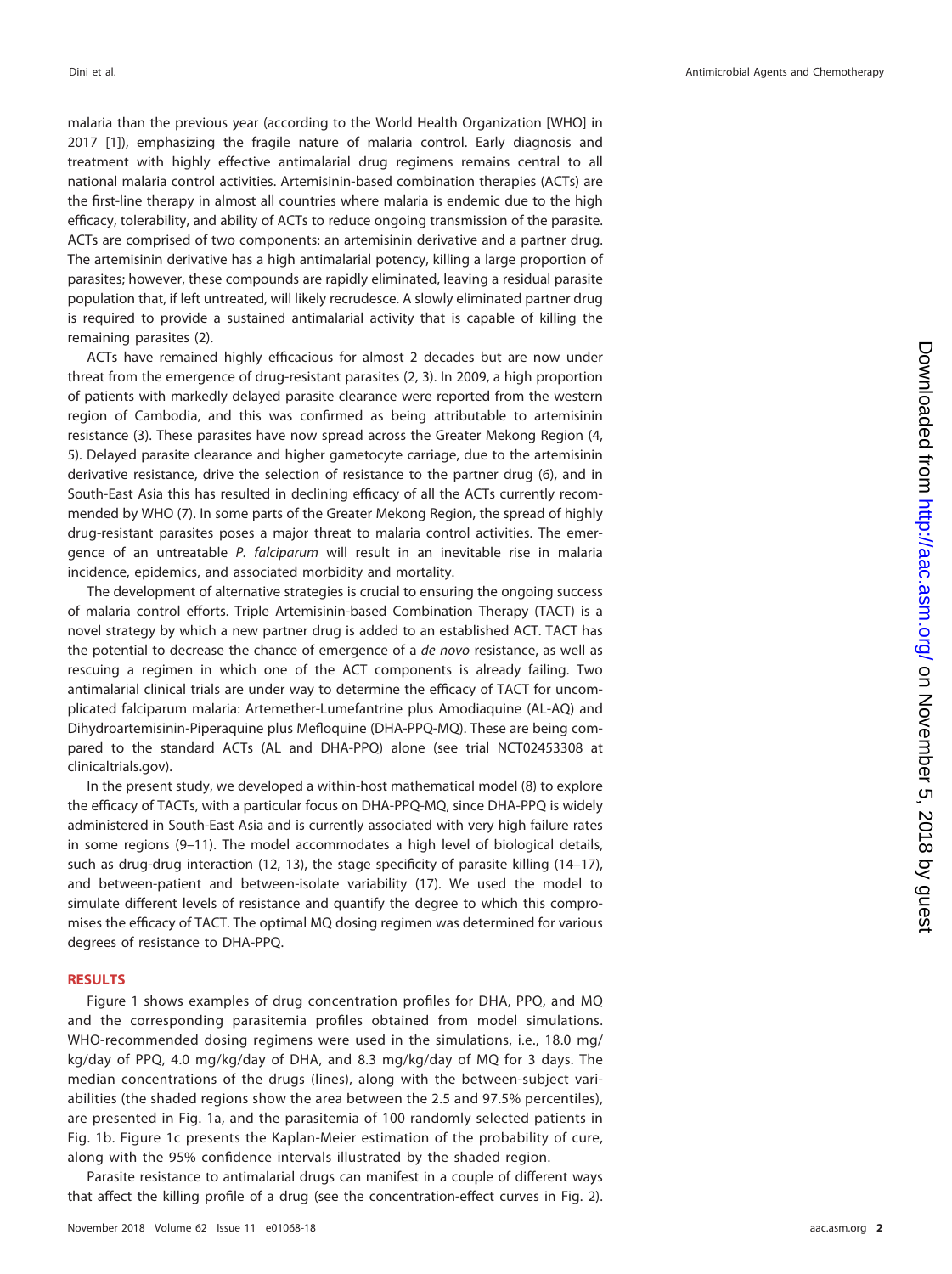

<span id="page-2-0"></span>**FIG 1** Model simulation. (a) PK model results. The concentrations of DHA (blue), PPQ (red), and MQ (black) are depicted. The shaded regions show the area between the 2.5th and 97.5th percentiles of the results generated for 1,000 patients. (b) PD model results for 100 randomly selected patients. The horizontal line shows the microscopic level of detection of parasites. (c) Kaplan-Meier estimation of the probability of survival over 42 days of follow-up.

These include (i) increasing the 50% effective concentration (EC<sub>50</sub>; the red curve), (ii) reducing the size of the killing window in the intraerythrocytic parasite life cycle, W, and (iii) decreasing the sigmoicity,  $\gamma$ , and/or maximum killing effect,  $E_{\rm max}$  (the blue curve). The degree of resistance was modeled initially by varying the  $EC_{50}$  values of PPQ, in scenarios where the parasites are sensitive or resistant to DHA. The influence of other manifestations of resistance on TACT efficacy are outlined in the supplemental material.

The level of resistance and the resultant risk of treatment failure varies with geographical region. [Table 1](#page-3-0) demonstrates a large variation in DHA-PPQ efficacy in different regions across South-East Asia [\(18\)](#page-10-1). The risk of failures in Aoral and Chi Kraeng in Cambodia are 51.9 and 62.5% treatment failures, respectively, whereas in Siem Pang it is only 8.3%. Similar large variations in the probability of treatment failure are observed in Vietnam. According to the WHO treatment guidelines, when the risk of failure exceeds 10%, a treatment is considered suboptimal, and steps should be taken to change the policy to a more efficacious antimalarial regimen.

**Artemisinin sensitivity.** In the first investigated scenario, the parasites were assumed to be sensitive to DHA (the sampling interval of  $EC_{50,D}$  was limited to (1,10] ng/ml), and the resistance level to PPQ was varied. [Figure 3a](#page-3-1) shows how the probability of cure at day 42 of follow-up varies with  $EC_{50}$  of PPQ over the deciles of (11,94] ng/ml. The top labels in this figure show the geographical regions in South-East Asia [\(Table 1\)](#page-3-0)



<span id="page-2-1"></span>**FIG 2** Resistance manifestations. The graph shows the resistance of parasites to drugs, modeled by relevant alterations of the parameters of the model. A concentration-effect profile of susceptible parasites (black) can be right-shifted, i.e., the EC<sub>50</sub> increases (red) and/or the maximum killing effect,  $E_{\text{max}}$ decreases (blue).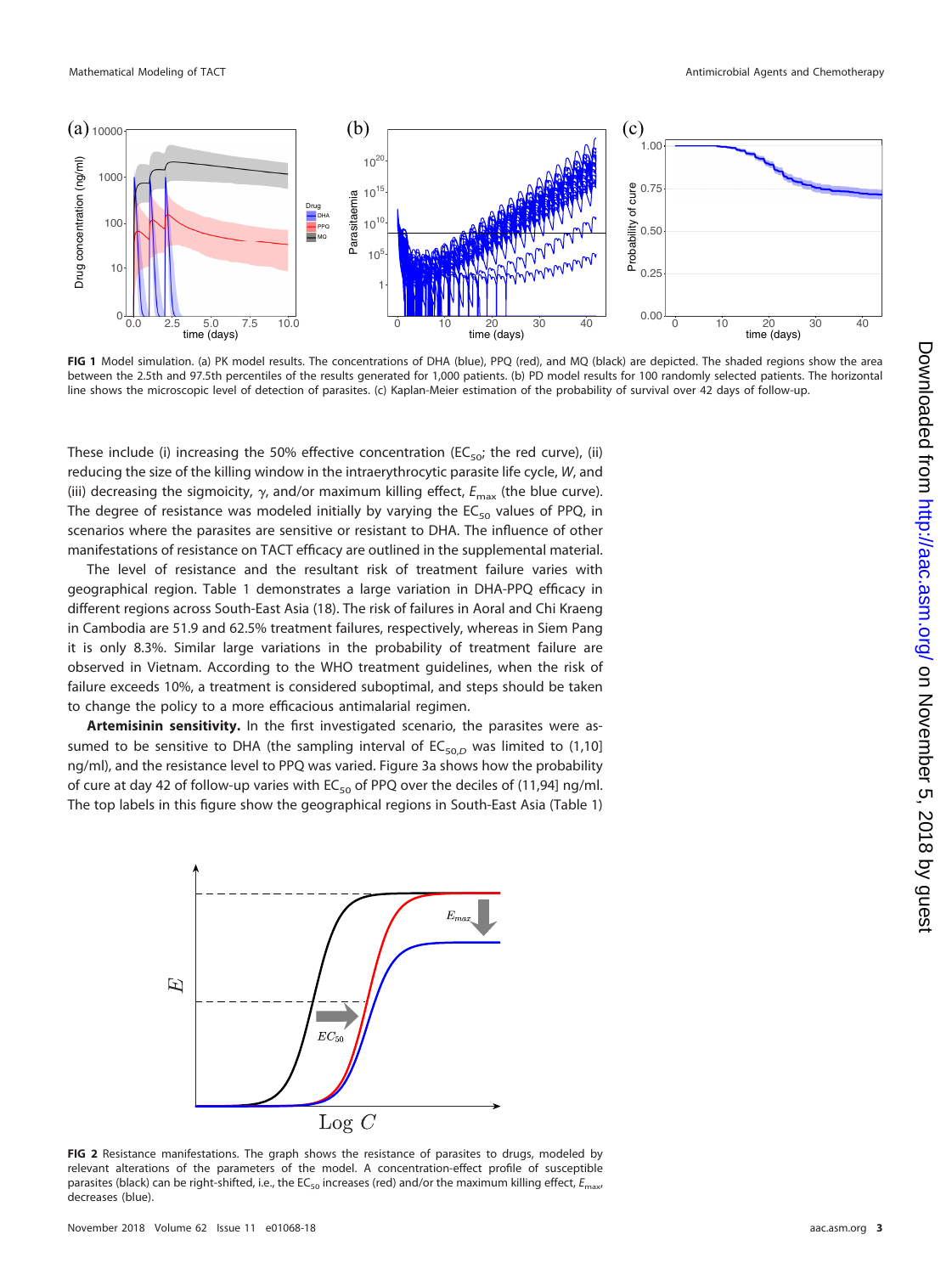|                     | Geographical region |                   |                   |          |            |  |
|---------------------|---------------------|-------------------|-------------------|----------|------------|--|
| Parameter           | Siem Pang           | <b>Binh Phuoc</b> | <b>Bu Gia Map</b> | Aoral    | Chi Kraeng |  |
| Probability of cure | 0.92                | 0.74              | 0.67              | 0.48     | 0.38       |  |
| No. of patients     | 60                  | 40                | 40                | 53       | 40         |  |
| Yr                  | 2015                | 2015              | 2015              | 2015     | 2014       |  |
| Country             | Cambodia            | Viet Nam          | Viet Nam          | Cambodia | Cambodia   |  |

<span id="page-3-0"></span>**TABLE 1** Kaplan-Meier estimation of the probabilities of cure on day 42 of follow-up in some regions in South-East Asia where DHA-PPQ is the first-line treatment for malaria<sup>a</sup>

aWorld Health Organization [\(18\)](#page-10-1).

that have observed DHA-PPQ day 42 cure rates equal to the corresponding simulated values [\(18\)](#page-10-1).

The probability of cure declines as the  $EC_{50}$  of PPQ increases. Without MQ, the probability of cure with DHA-PPQ is below 90%, over  $\mathsf{EC}_{50,P}\in$  (45,94], which includes Binh Phuoc and Bu Gia Map. This scenario was unable to produce the probabilities of cure observed in all of the geographical regions, shown in [Table 1.](#page-3-0)

The addition of a 10-mg/kg total dose of MQ (3.3 mg/kg/day for 3 days) significantly raised the probability of cure. The improvement in efficacy with this regimen of MQ was insufficient to ensure successful treatment in Bu Gia Map. In this region, 15-mg/kg dose of MQ (5 mg/kg/day for 3 days) was required. When the parasites are sensitive to DHA but resistant to PPQ, MQ at 15 mg/kg was sufficient to achieve cure in all locations. Administration of 20 mg/kg (6.7 mg/kg/day for 3 days) or 25 mg/kg (8.3 mg/kg/day for 3 days) did not provide significant benefit over the 15-mg/kg regimen, although this might be used to guarantee the success of the TACT.

**Artemisinin resistance.** Concurrent resistance to DHA and PPQ is now documented in Cambodia and Vietnam [\(9,](#page-9-8) [10\)](#page-9-9). To simulate a high level of DHA resistance, we set  $\mathsf{EC}_{50,D} \in$  (50,100] ng/ml and varied the intensity of resistance to PPQ,  $\mathsf{EC}_{50,P} \in$  (11,94] ng/ml. Using the same dosing regimens as those in [Fig. 3a,](#page-3-1) resistance to DHA leads to a significant decline in the efficacy of DHA-PPQ, as shown in [Fig. 3b.](#page-3-1) When combined with a 10-mg/kg dose of MQ, the efficacy of the TACT was improved significantly, but except for Siem Pang it was clearly not sufficient.

Administration of a 15-mg/kg dose of MQ provided sufficient efficacy in Binh Phuoc and Bu Gia Map but was still insufficient for Aoral and Chi Kraeng. At least a 20-mg/kg



<span id="page-3-1"></span>FIG 3 The probability of cure on day 42 of follow-up when EC<sub>50</sub> of PPQ varies over the deciles of [11 94]. (a and b) Sensitivity (a) and resistance (b) to DHA. Blue, ACT treatment (the dosing regimens of PPQ and DHA are 18.0 mg/kg and 4.0 mg/kg, respectively, on days 1, 2 and 3); purple, a 10-mg/kg (3.3 mg/kg/day for 3 days) dose of MQ is added; green, a 15-mg/kg (5 mg/kg/day for 3 days) dose of MQ is added; black, a 20-mg/kg (6.7 mg/kg/day for 3 days) dose of MQ is added; red, a 25-mg/kg (8.3 mg/kg/day for 3 days) dose of MQ is added. The top labels show the geographical regions in South-East Asia [\(Table 1\)](#page-3-0) where DHA-PPQ cure rates equal to the corresponding simulated values have been observed. Error bars show the 95% confidence intervals from Kaplan-Meier analysis.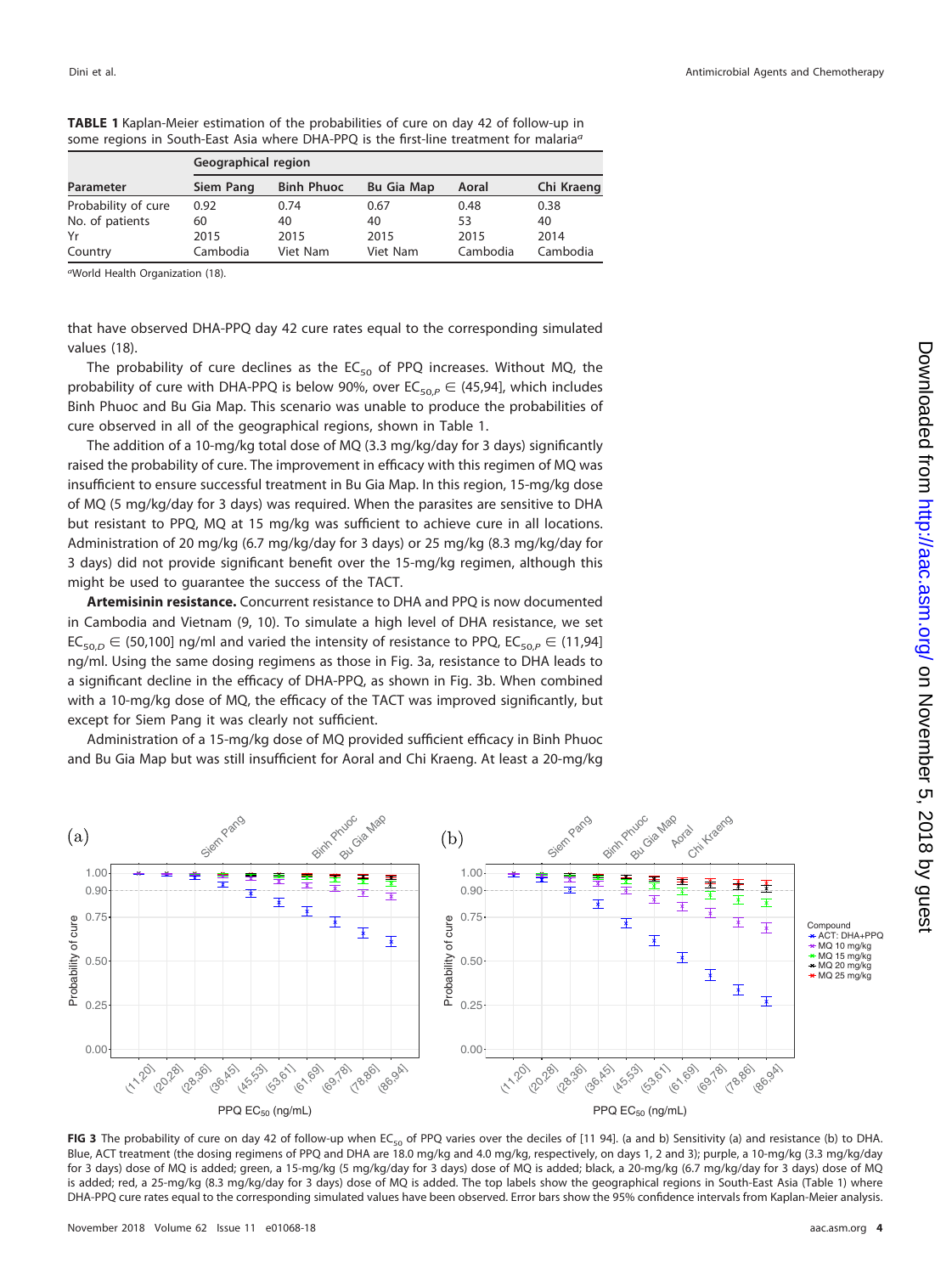

<span id="page-4-0"></span>**FIG 4** Influence of antagonism between PPQ and MQ on the efficacy of the TACT. (a) Dashed and solid lines represent combined killing effect, E, for  $\alpha = 3.3$  and  $\alpha = 1$ , respectively. (b) Probability of cure on day 42 of follow-up versus the interaction parameter,  $\alpha$ , when the resistance level corresponding to Chi Kraeng is considered, i.e.,  $EC_{50} \in$  (69, 78]; resistance to DHA is assumed. Different values of the interaction parameter,  $\alpha$ , produce synergism ( $0<\alpha<1$ ), zero interaction ( $\alpha=1$ ), and antagonism ( $0<\alpha<\infty$ ) in the combined effect of PPQ-MQ. The interpretation of the colors is explained in the caption to [Fig. 3.](#page-3-1)

dose of MQ was needed to obtain a successful treatment in all of the regions. Of note, administering 25 mg/kg of MQ (8.3 mg/kg/day for 3 days), which is currently the recommended dosing regimen by the WHO for the ACT of MQ plus artesunate [\(19\)](#page-10-2), can produce probability of cure above 90% at all of the DHA-PPQ resistance levels.

**Influence of the antagonistic PPQ-MQ interaction.** The effect of the PPQ-MQ interaction parameter,  $\alpha$ , on the probability of cure was then investigated. [Figure 4a](#page-4-0) shows the combined killing effect of the drugs,  $E$ , over time for a selected patient with two different values of the interaction parameter:  $\alpha$  = 3.3 (antagonism) and  $\alpha$  = 1 (zero interaction); the other parameters were kept constant. The killing effect for  $\alpha = 1$  (solid line) is significantly higher than that for  $\alpha =$  3.3 (dashed line), indicating the extent to which the drugs can nullify each other's effect and the loss in the overall efficacy of TACT.

The effect of the interaction parameter,  $\alpha$ , on the efficacy was further assessed by restricting the resistance level to that corresponding to Chi Kraeng (EC $_{\rm 50, P}$   $\in$  (69,78]), for instance, and estimating the probability of cure for different values of  $\alpha$ ; DHA resistance is also assumed. The results demonstrated a significant difference between the probabilities of cure at different values of  $\alpha$  [\(Fig. 4b\)](#page-4-0), for example, when  $\alpha$  < 1 (synergism), adding a 10-mg/kg dose of MQ was enough to provide 90% efficacy. In contrast, when  $\alpha > 1$  (antagonism), the probability of cure fell well below 90%. Similarly, the probability of cure declined with increasing  $\alpha$  (i.e., antagonism intensification) for MQ administration with higher doses. Of note, 20- and 25-mg/kg dosing regimens of MQ achieved greater than 90% efficacy at all values of  $\alpha$ , even at levels indicative of very strong antagonism. This highlights the robustness of these dosing regimens in producing a successful treatment. The antagonism between PPQ and MQ had an important impact on the efficacy of the TACT, and neglecting this may result in an underestimation of the dose of MQ required for successful treatment across different regions.

The effect of other manifestations of resistance on the efficacy of the TACT are illustrated in the supplemental material. Figure S1 presents the probability of survival at different levels of resistance produced by varying the maximum killing effect of PPQ,  $E_{\text{max},P}$ . Similar to the case where EC<sub>50</sub> was the manifestation of resistance, shown in [Fig.](#page-3-1) [3,](#page-3-1) the results indicate that the three 6.7- or 8.3-mg/kg doses of MQ are sufficient to provide the desirable probability of cure at every level of resistance. The outcomes were consistent when the killing window of PPQ was shortened, as shown in Fig. S2 in the supplemental material. However, the probability of cure became extremely low, to an extent that the efficacy of 20-mg/kg dosing regimen fell below 90% at very high levels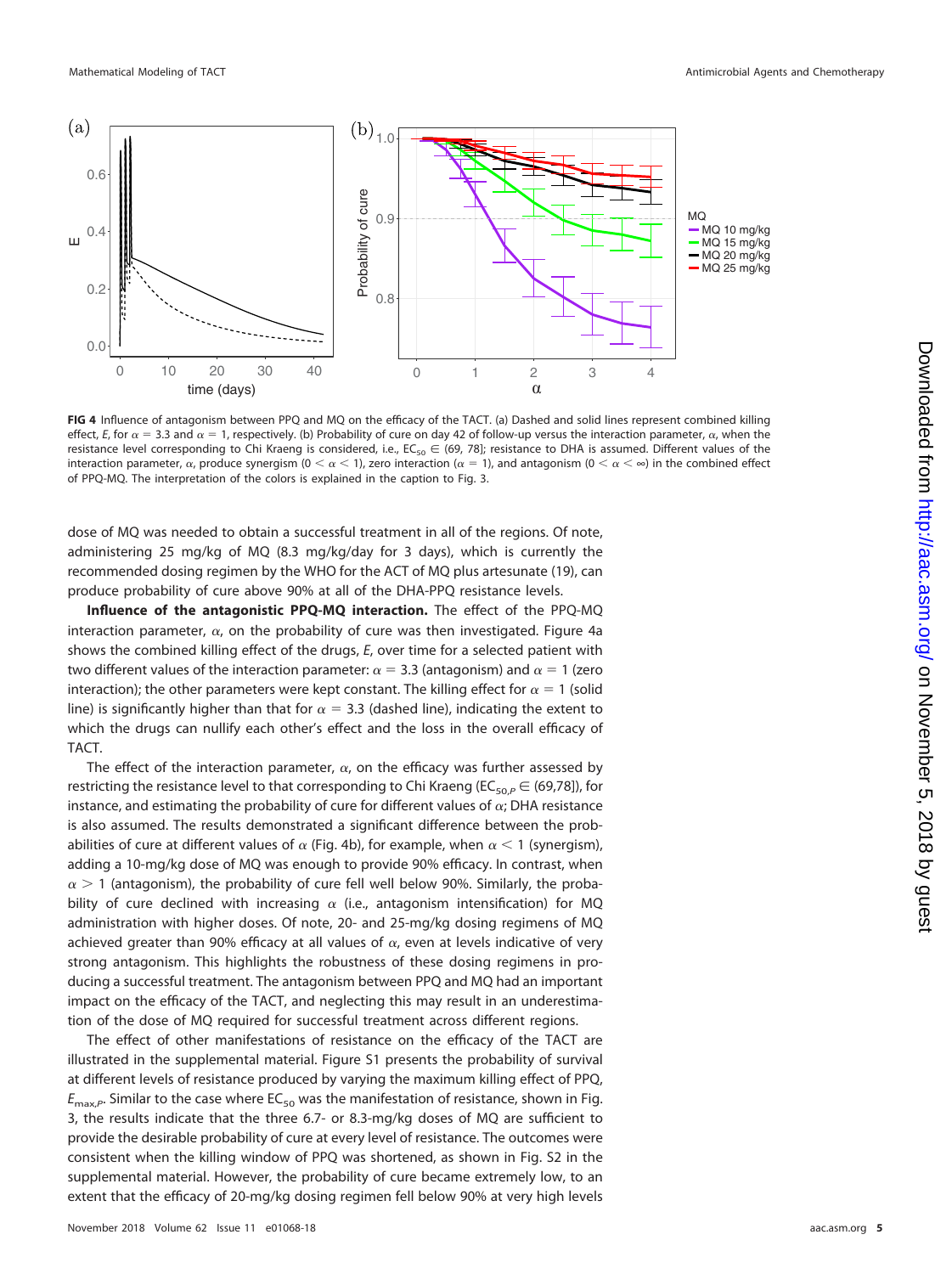of resistance, although observing such high resistance levels is currently unlikely. Nevertheless, a 25-mg/kg dosing regimen of MQ overcame such high levels of resistance and ensured high probability of cure.

# **DISCUSSION**

We have presented a novel mathematical model to investigate the efficacy of different regimens for triple artemisinin combination therapies (TACTs). Our analysis focused on DHA-PPQ-MQ, since DHA-PPQ is a widely used ACT in South-East Asia with declining efficacy in several locations [\(9](#page-9-8)[–](#page-9-9)[11\)](#page-9-10). The addition of MQ to DHA-PPQ has potential to improve treatment, since the ACT of artesunate-MQ retains high efficacy, following its reintroduction as a first-line treatment in Cambodia [\(7\)](#page-9-6). Our results suggest that a 10-mg/kg (3.3 mg/kg/day for 3 days) dose of MQ can improve the treatment efficacy of DHA-PPQ significantly and would be an appropriate regimen for regions such as Siem Pang in Cambodia and Binh Phuoc in Viet Nam. However, it is likely to be insufficient in regions where there is preexisting high-grade resistance to PPQ, such as Bu Gia Map in Viet Nam and Aoral and Chi Kraeng in Cambodia. Administration of DHA-PPQ with 15 mg/kg (3 mg/kg/day for 3 days) of MQ would be beneficial, but efficacy would still be compromised in the regions where there was high level of resistance to both PPQ and DHA, such as Chi Kraeng. To achieve a cure rate of greater than 90%, as recommended by the WHO, at least, 20 mg/kg (6.7 mg/kg/day for 3 days) of MQ needs to be administered in conjunction with the standard 3-day regimen of DHA-PPQ. As a result, the WHO-recommended dosing regimen of MQ, i.e., 25 mg/kg (8.3 mg/kg/day for 3 days), which has already been shown to be well tolerated and safe, has high potential to provide cure rates above 90%.

Our model enabled us to simulate the pharmacokinetics (PK) and pharmacodynamics (PD) following TACT administration to patients with malaria and provided important insights into the way in which the underlying mechanisms of drug action affect treatment efficacy. By taking account of between-patient and between-isolate variability, we were able to explore treatment efficacy across a wide range of different scenarios reflecting various parasite resistances to the different drug components. The results showed similar trends for different resistance manifestations, confirming the robustness of the proposed dosing regimen of DHA-PPQ-MQ.

We have proposed a novel empirical model to accommodate the effect of the combined drugs, assuming that PPQ and MQ (both quinoline compounds) have similar modes of action, which differs from that of DHA (an endoperoxide compound). The killing effects of PPQ-MQ and DHA were therefore assumed to be independent. This justified using a combination of Bliss independence and Loewe additivity to define the combined effect of the whole compound (see equation 1).

To facilitate the dissemination of our model and assist clinical researchers to investigate how different PK and PD parameters and dosing schemes influence parasitological outcomes, we produced an online application (appTACT [\[http://lab.qmalaria](http://lab.qmalaria.org/shiny/appTACT/) [.org/shiny/appTACT/\]](http://lab.qmalaria.org/shiny/appTACT/)) that allows varying the values of parameters and simulating the model.

Our mathematical model can be used to guide the development of suitable TACT regimens for investigation in clinical trials. Determining dosing regimens that are robust to a wide range of scenarios helps rationalize the logistical and financial challenges of phase 2 and 3 clinical trials. Further improvements in the model can be made to increase its fidelity to the underlying biology, for instance, by consideration of the artemisinins PK (e.g., bioavailability) dependence on parasite density [\(20\)](#page-10-3) and different bioavailabilities of MQ at different administered days [\(21\)](#page-10-4). The PD model can also be improved by incorporating more complexities underlying drug action, such as the dependence of killing effect on the timespan that parasites are exposed to drugs [\(22](#page-10-5)[–](#page-10-6)[25\)](#page-10-7), immunity-mediated parasite killing [\(26,](#page-10-8) [27\)](#page-10-9), and red blood cell (RBC) depletion/ production [\(28,](#page-10-10) [29\)](#page-10-11). However, in this initial analysis, we aimed to focus on the generality of the model and study worst-case scenarios, e.g., insignificant acquired immunity (patients living in low-endemicity regions), and negligible increased sensitivity of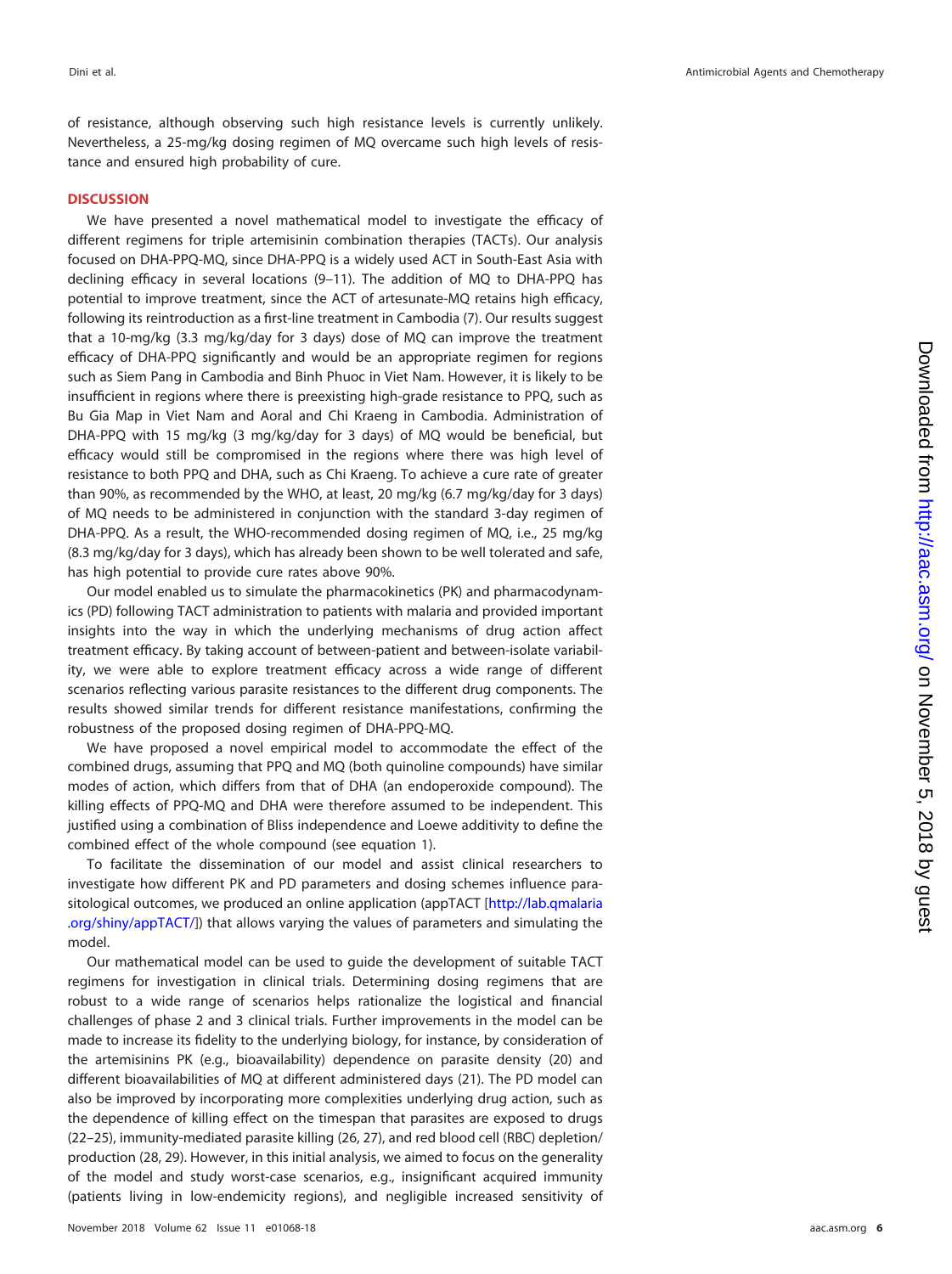#### <span id="page-6-0"></span>**TABLE 2** Parameter values of the pharmacokinetic model<sup>a</sup>

|                     | Drug       |          |                 |                     |
|---------------------|------------|----------|-----------------|---------------------|
| PK parameter        | DHA (34)   | MQ (33)  | <b>PPQ (35)</b> | <b>Description</b>  |
| $k_a$ (1/h)         | 0.82(26.5) | 0.29(26) | 0.717(168)      | Absorption rate     |
| CL/F (liters/kg/h)  | 1.01(22.4) | 0.03(33) | 1.38(42)        | Clearance           |
| $V/F$ (liters/kg)   | 0.83(50)   | 10.2(51) |                 | Vol of distribution |
| $V_c/F$ (liters/kg) |            |          | 180.42 (101)    | Vol of central      |
|                     |            |          |                 | compartment         |
| $Q/F$ (liters/kg/h) |            |          | 2.73(85)        | Intercompartmental  |
|                     |            |          |                 | clearance           |
| $V_p/F$ (liters/kg) |            |          | 500 (50)        | Vol of peripheral   |
|                     |            |          |                 | compartment         |

aThe mean values are shown, along with the between-patient variabilities (presented as the percent coefficient of variation [%COV]) in parentheses.

parasites to MQ in some regions, associated with PPQ resistance [\(10,](#page-9-9) [30\)](#page-10-12). Although we did not explore the degree to which the efficacy of TACT influenced other aspects of malaria control, such as the transmissibility of the parasite, this certainly warrants further investigation, since a more comprehensive perspective will be needed on the suitability of deploying TACT in areas of high drug resistance.

### **MATERIALS AND METHODS**

**Mathematical Model.** The pharmacokinetic-pharmacodynamic (PK-PD) model presented in Zaloumis et al. [\(17\)](#page-10-0) was used to model the dynamics of drug concentrations and parasite burden within an individual. In brief, this model describes the time-evolution of the number of parasites in the body, N, by the following difference equations:

$$
N(a,t) = \begin{cases} N(a-1, t-1)(1 - E(a-1, t-1)), & 1 < a \le 48, \\ N(48, t-1)(1 - E(48, t-1)) \times PMF, & a = 1, \end{cases}
$$

where  $a$  is the parasites' age, taking only integer values over [1 48],  $t$  is time, and PMF is the parasite multiplication factor, which represents the number of merozoites released into blood by a shizont at the end of its life cycle.  $E(a, t)$  is the combined killing effect of the drugs and has been modified from that presented in Zaloumis et al. [\(17\)](#page-10-0) to account for three drugs and accommodate drug interactions. The combined killing effect of the drugs is between 0 and 1 and is dependent upon the age of parasites during (t,  $t + 1$ ). The number of detectable parasites circulating in the blood,  $M(t)$ , is determined as follows:

$$
M(t) = \sum_{a=1}^{48} N(a, t)g(a),
$$

where  $g(a)$  accounts for the reduction in the number of circulating parasites in the blood due to sequestration, estimated to be:

$$
g\left(a\right) = \begin{cases} 1, & a < 11, \\ \frac{2}{3}, & a \ge 11, \end{cases}
$$

where we assumed sequestration begins at age 11 and intensifies with age [\(16,](#page-9-14) [31\)](#page-10-13). In the ensuing section, we explain the details of modeling the combined effect of the drugs, E.

Parasites can be cleared faster in patients who have acquired immunity to P. falciparum, although the effect is small relative to the effect of antimalarial drugs [\(32\)](#page-10-14). Therefore, since a TACT regimen is sought that is as well effective in worst-case scenarios, e.g., in low-endemicity regions where resistance has been developed and acquired immunity within an individual is typically low, we did not incorporate the effect of immunity in the PD model. Red blood cell (RBC) depletion and production can also play important roles on the dynamics of malaria infection, as demonstrated earlier [\(28,](#page-10-10) [29\)](#page-10-11). However, since the period between drug administration and the time to parasitemia recrudescence is of interest here, i.e., when RBC depletion is not yet significant, these factors are not incorporated in the model.

The PK models for the three drugs considered—DHA, PPQ, and MQ—are well characterized; one-compartment models were used for DHA and MQ, and a two-compartment model was used for PPQ [\(33](#page-10-15)[–](#page-10-16)[35\)](#page-10-17). The PK parameter values are drawn from the literature and are provided in [Table 2.](#page-6-0)

**Combined killing effect of the drugs.** The combined killing effect of the drugs is modulated by the manner in which they interact with each other. Synergistic interaction between drugs produces a stronger combined effect compared to the case where they do not interact, i.e., zero interaction (also known as pure additivity). Conversely, antagonistic drug-drug interactions can nullify their additive effect and produce a lower combined effect than that for the zero-interaction case. Therefore, to model the combined effect, E, we must first identify how the drugs interact.

An empirical approach was taken, modeling zero-interaction as the reference (null) model [\(36](#page-10-18)[–](#page-10-19)[38\)](#page-10-20), since the mechanisms underlying the killing effects are complex and not completely understood [\(39\)](#page-10-21). Among the existing empirical approaches of modeling zero-interaction, two are more prominent and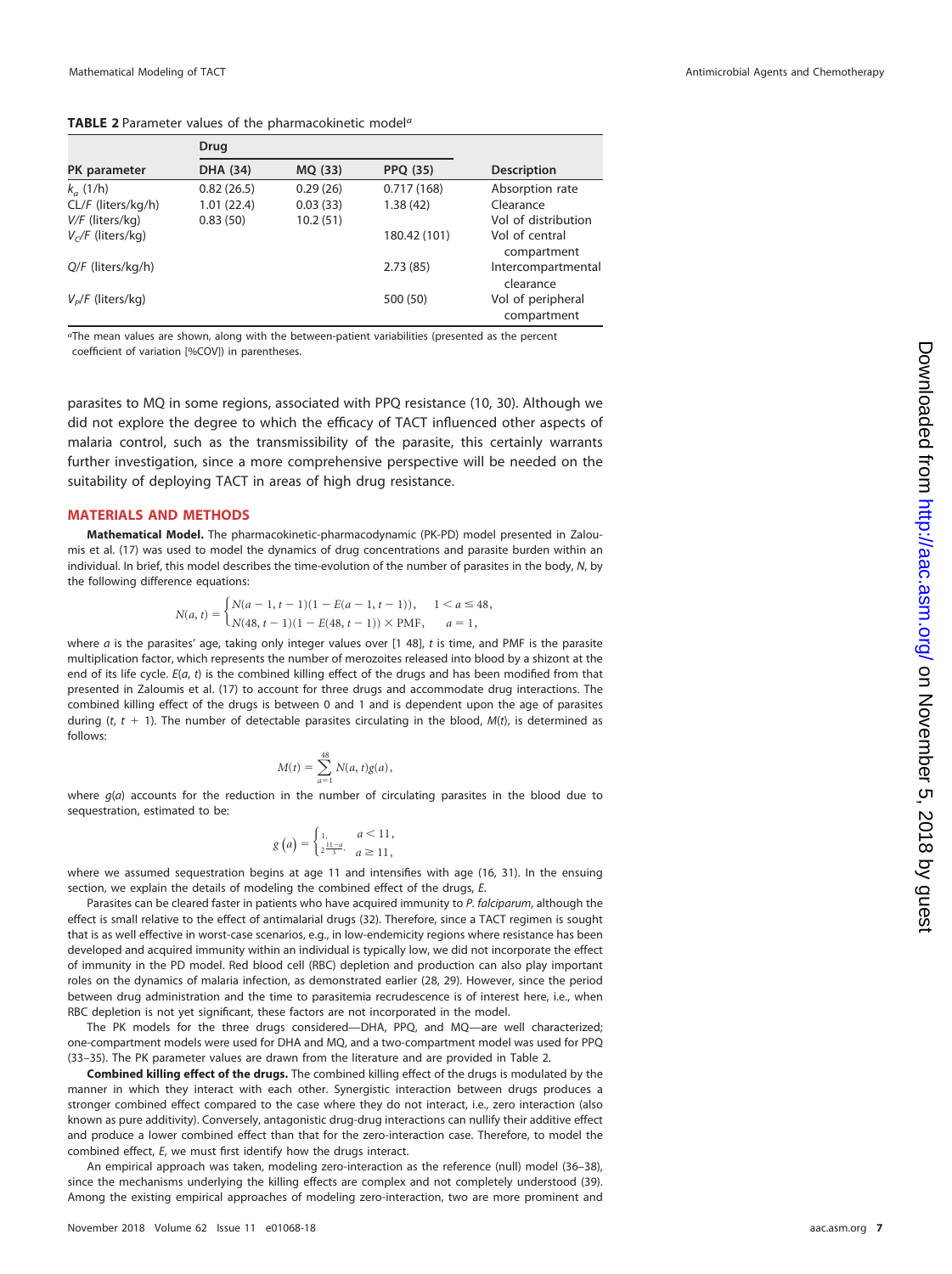widely used: Loewe additivity [\(40\)](#page-10-22) and Bliss independence [\(41\)](#page-10-23). Loewe additivity is suggested to be a suitable concept for zero-interaction when noninteracting drugs have similar modes of action, however, when the drugs are believed to act independently, Bliss independence is more appropriate [\(37,](#page-10-19) [38\)](#page-10-20).

It has been suggested that MQ and PPQ kill parasites through a similar mechanism, involving the disruption of heme detoxification in the parasite vacuole [\(39,](#page-10-21) [42,](#page-10-24) [43\)](#page-10-25). DHA has a different mode of action, which involves the generation of free radicals and reactive intermediates that target various proteins of parasites [\(42,](#page-10-24) [44,](#page-10-26) [45\)](#page-10-27). The PK and PD interactions of DHA with PPQ and MQ appear to be negligible [\(13\)](#page-9-12).

The independent mechanisms of action of DHA and PPQ-MQ justifies using the Bliss independence concept for modeling the combined killing effect, E, given by

$$
E = E_D + E_{PM} - E_D E_{PM},\tag{1}
$$

where  $E_D$  is the killing effect of DHA and  $E_{PM}$  is the combined effect of PPQ and MQ. We assume Michaelis-Menten kinetics for  $E_{\Omega}$ :

$$
E_D = E_{\rm max, D} \frac{C_D^{\gamma_D}}{C_D^{\gamma_D} + EC_{50,D}^{\gamma_D}} \mathbf{1}_{W_D}(a) \,, \label{eq:ED}
$$

where  $E_{\text{max},D}$  is the maximum killing effect of DHA, C<sub>D</sub> is the DHA concentration,  $EC_{50,D}$  is the concentration at which 50% of the maximum killing effect is obtained,  $\gamma_{\scriptscriptstyle D}$  is the sigmoidicity (also known as slope) of the concentration-effect curve, and  $\mathbf{1}_W(a)$  is an indicator function, used to implement the age-specific killing of drugs, defined by:

$$
1_W(a) = \begin{cases} 1, & a \in W, \\ 0, & \text{otherwise,} \end{cases}
$$

where W is the age window (interval) where the antimalarial drugs are able to kill the parasites and  $W_{\text{D}}$ is the killing window of DHA.

To define  $E_{PM}$ , models incorporating the Loewe additivity concept (as PPQ and MQ have similar modes of action) were used, which include only one parameter for the effect of the interaction between PPQ and MQ [\(37,](#page-10-19) [38,](#page-10-20) [46\)](#page-10-28). These models are more specified to the framework of drug interaction, in contrast to the statistical models that usually have multiple parameters [\(47](#page-10-29)[–](#page-10-30)[49\)](#page-10-31). A detailed description of the examined models is provided in Dataset S2 in the supplemental material. The final model selected was a combination of the models described by Talarida [\(38\)](#page-10-20) and Machado and Robinson [\(46\)](#page-10-28):

 $\frac{P_{PM}}{C_{PM}^{\gamma_P} + \text{EC}_{50,P}^{\gamma_P}}$ ,

 $E_{PM} = E_{\text{max},P} \frac{C_{PM}^{\gamma_P}}{C^{\gamma_P} + E}$ 

where

$$
C_{PM} = \left(C_P^{\alpha} \mathbf{1}_{W_P}(a) + C_{eq,M}^{\alpha} \mathbf{1}_{W_M}(a)\right)^{\frac{1}{\alpha}},\tag{2}
$$

and

$$
C_{eq,M} = E_P^{-1}\big(E_M(C_M)\big),
$$

where  $E_M$  is the killing effect of MQ and  $E_P^{-1}$  is the inverse of the killing effect of PPQ, given by:

$$
E_P^{-1}(x) = \text{EC}_{50,P}\left(\frac{x}{E_{\text{max},P} - x}\right)^{\frac{1}{\gamma_P}},
$$

where  $E_{\text{max},P}$  and EC<sub>50,P</sub> are the maximum killing effect of PPQ and the concentration at which half of the maximum killing effect is produced, respectively, and  $W_p$  and  $W_M$  are the killing windows of PPQ and MQ, respectively. Zero interaction is produced by equation 2 when  $\alpha=1$ ; the values of 1  $<\alpha<\infty$  and 0  $<$  $\alpha$  < 1 produce antagonism and synergism, respectively. Note that PPQ is considered to be more potent than MQ (see Dataset S2 in the supplemental material for further information).

Isobolograms, widely used in pharmacology and toxicology studies, can inform on the nature of drug-drug interactions. These present data on the parasiticidal effect of paired drug concentrations. The combination of drug concentrations is then compared with the zero-interaction isobole (also known as linear isobole) [\(50\)](#page-10-32) (see [Fig. 5a\)](#page-8-0). When the pairs of drugs concentrations are close to the linear isobole, zero-interaction is inferred, and when they lie significantly above or below the linear isobole, antagonism or synergism, respectively, can be inferred.

Using this approach, Davis et al. [\(13\)](#page-9-12) showed that the paired PPQ and MQ data were significantly above the zero-interaction isobole (dashed line), indicating a strong antagonistic interaction between PPQ and MQ [\(Fig. 5a\)](#page-8-0). The combined killing effect of PPQ-MQ,  $E_{PM}$ , was fitted to these data, and the PPQ-MQ interaction parameter was estimated to be  $\alpha =$  3.3. [Figure 5b](#page-8-0) shows the predicted  $E_{\rho M}$  for  $\alpha =$ 3.3 for various PPQ and MQ concentrations. The killing effects of DHA and PPQ-MQ were applied to equation 1 to estimate the combined effect of DHA-PPQ-MQ and simulate the PD model (see Dataset S2 in the supplemental material for further details).

**Model simulation.** Latin Hypercube Sampling (LHS) was used to efficiently sample the parameter space [\(51\)](#page-10-33) and simulate the PK profiles and parasitological responses. The distributions of the parameter values of the PK and PD models are presented in [Tables 2](#page-6-0) and [3,](#page-8-1) respectively. A triangular distribution was used for generating samples of  $\alpha$ , with a peak at  $\alpha = 3.3$ , estimated by fitting the model to the data, as explained in the previous section. The lower and upper bounds were selected to be 1 (zero interaction) and 10 (very strong antagonism), respectively. The initial parasite burden was assumed to have a log-normal distribution with a geometric mean of  $1.14 \times 10^{11}$  and a standard deviation of 1.13 on a log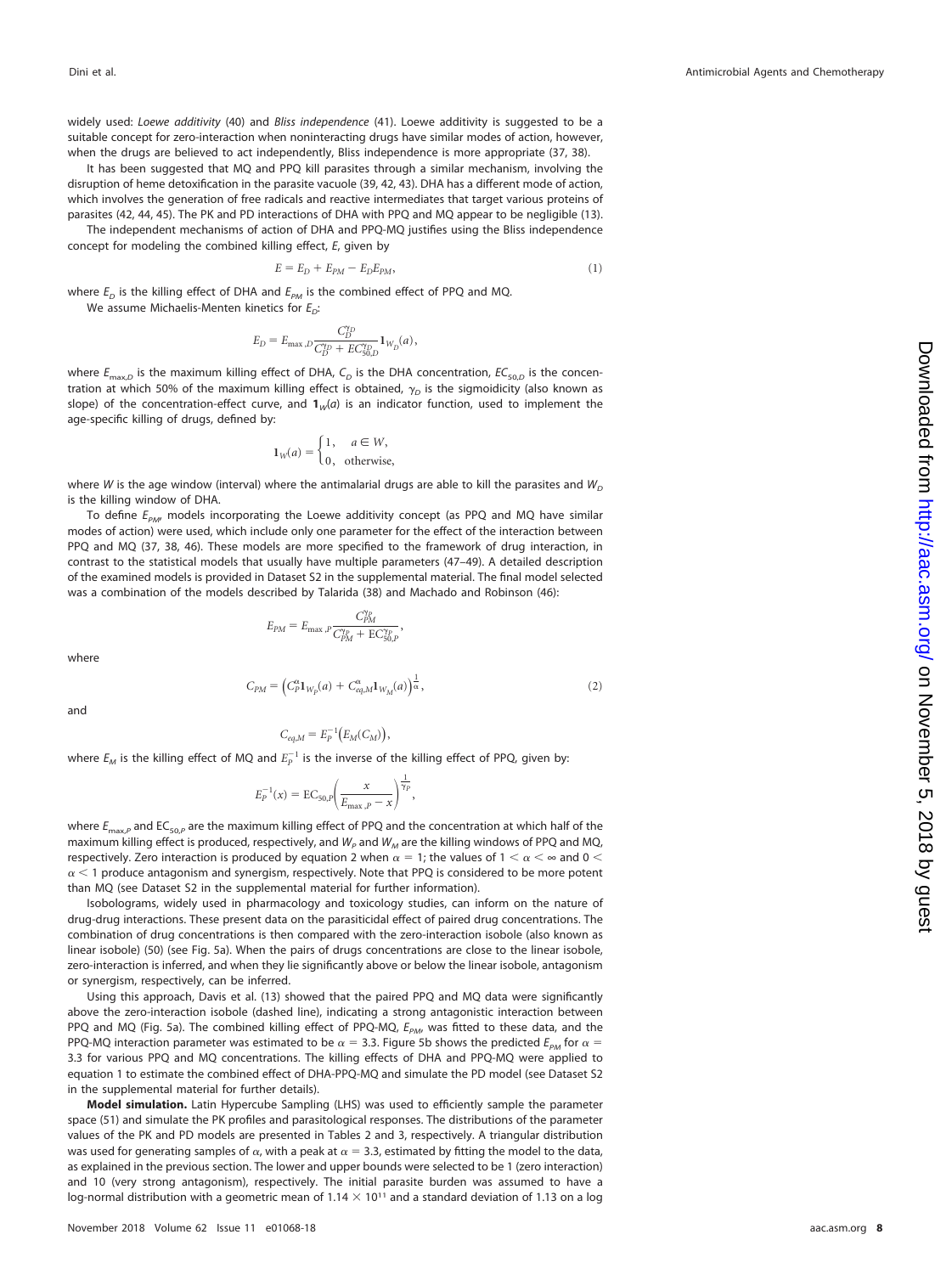

<span id="page-8-0"></span>**FIG 5** Interaction between PPQ and MQ and their combined effect. (a) Isobologram presented in Davis et al. [\(13](#page-9-12) [adapted with permission of the authors]) showing a strong antagonistic interaction between PPQ and MQ. The dashed and solid lines show the zero-interaction isobole and our fitted curve to the data points (estimated PPQ-MQ interaction parameter is  $\alpha = 3.3$ ), respectively.  $C_M^* = C_M$ /EC<sub>50,M</sub> and  $C_p^* = C_M/EC_{50,P}$  are the normalized concentrations of MQ and PPQ, respectively. (b) Combined effect of PPQ and MQ, i.e.,  $E_{PM}$  (the  $C_M^*$  and  $C_P^*$  axes are log scaled), when PPQ-MQ interaction parameter ( $\alpha$ ) equals 3.3. The maximum killing effects and sigmoidicity of PPQ and MQ are considered equal (i.e.,  $E_{\max,P}=E_{\max,M}=0.3$  and  $\gamma_{P}=\gamma_{M}=3)$  throughout the model fitting to conform with the data provided by Davis et al. 2006 [\(13\)](#page-9-12).

scale. The corresponding 5th and 95th percentiles of parasitemia are 1.78  $\times$  10<sup>10</sup> and 7.2  $\times$  10<sup>11</sup>, respectively [\(Table 3\)](#page-8-1).

The probability of cure (i.e.,  $1 -$  the probability of failure) was used as a measure of drug efficacy, and Kaplan-Meier survival analysis was carried out on simulated parasite versus time profiles of the patients to estimate the probabilities of cure at day 42 of follow-up. Treatment failure was defined as parasite recrudescence, in which the peripheral parasitemia exceeded the microscopic limit of detection (50 parasites/ $\mu$ l or a total parasite biomass of 2.5  $\times$  10<sup>8</sup>).

Dosing regimens recommended by the WHO were used in the simulations. These included 18.0 mg/kg/day for PPQ and 4.0 mg/kg/day for DHA for 3 days. Current guidelines recommend a total dose of 25 mg/kg of MQ in combination with 4 mg/kg/day of artesunate [\(19\)](#page-10-2). Splitting the dose of MQ (8.3 mg/kg/day for 3 days) improves the bioavailability of MQ, is better tolerated, and has a greater efficacy

<span id="page-8-1"></span>

| TABLE 3 Statistical distribution of the initial parasite burden and parameter values of the |  |  |  |  |  |
|---------------------------------------------------------------------------------------------|--|--|--|--|--|
| PD model <sup>a</sup>                                                                       |  |  |  |  |  |

| Parameter                                             | Drug                                  | <b>Distribution</b>                                               | <b>Description</b>                                                                                                                                               |
|-------------------------------------------------------|---------------------------------------|-------------------------------------------------------------------|------------------------------------------------------------------------------------------------------------------------------------------------------------------|
| $N_{\Omega}$<br>$\mu_{0}$<br>$\sigma_0$<br><b>PMF</b> |                                       | logN(25.46, 1.13)<br>DU(4,16)<br>DU(2,8)<br>TRI(8,12,10)          | Initial no. of parasites<br>Mean of initial parasites age distribution (h)<br>SD of initial age distribution (h)<br>Parasite multiplication factor (/48-h cycle) |
| $E_{\text{max}}^b$                                    | <b>DHA</b><br><b>PPO</b><br><b>MQ</b> | TRI(0.49,0.69,0.59)<br>TRI(0.19,0.50,0.35)<br>TRI(0.09,0.43,0.26) | Maximum killing effect                                                                                                                                           |
| $EC_{50}$ (ng/ml) <sup>c</sup>                        | <b>DHA</b><br><b>PPO</b><br><b>MQ</b> | U(1.44, 532.05)<br>U(11.56.94.19)<br>U(20.48,1087.22)             | Concn producing $E_{\text{max}}/2$ effect                                                                                                                        |
| $\gamma$                                              | <b>DHA</b><br><b>PPO</b><br><b>MQ</b> | logN(1.31, 0.65)<br>logN(1.35, 0.66)<br>logN(0.97, 0.54)          | Sigmoidicity of the concn-effect curves                                                                                                                          |
| $\alpha$                                              | PPO-MO                                | TRI(1,10,3.3)                                                     | Interaction parameter                                                                                                                                            |

<sup>*aTerms: TRI(l, h, m), triangular distribution with peak at m, lower limit of l, and higher limit of h; DU(l, h),*</sup> discrete uniform distribution with lower and higher limits  $I$  and  $h$ , respectively;  $U(I, h)$ , continuous uniform distribution with lower and higher limits I and h, respectively;  $logN(\mu, \sigma)$ , log-normal distribution derived from a normal distribution with the mean  $\mu$  and standard deviation  $\sigma$ . The killing windows of the drugs were as follows [\(17\)](#page-10-0):  $W_D =$  [6 44],  $W_P =$  [12 36], and  $W_M =$  [18 40]. bSee Dataset S3 in the supplemental material for further details.

The lower limit of the distribution of EC<sub>50</sub> was chosen to be the *in vitro* IC<sub>50</sub> (the concentration that inhibits

the growth of parasites by 50%) of free drug, obtained by adjusting for the in vitro drug bindings. The higher limit was chosen to be half of the maximum drug concentration of the median of the PK profiles [\(17\)](#page-10-0).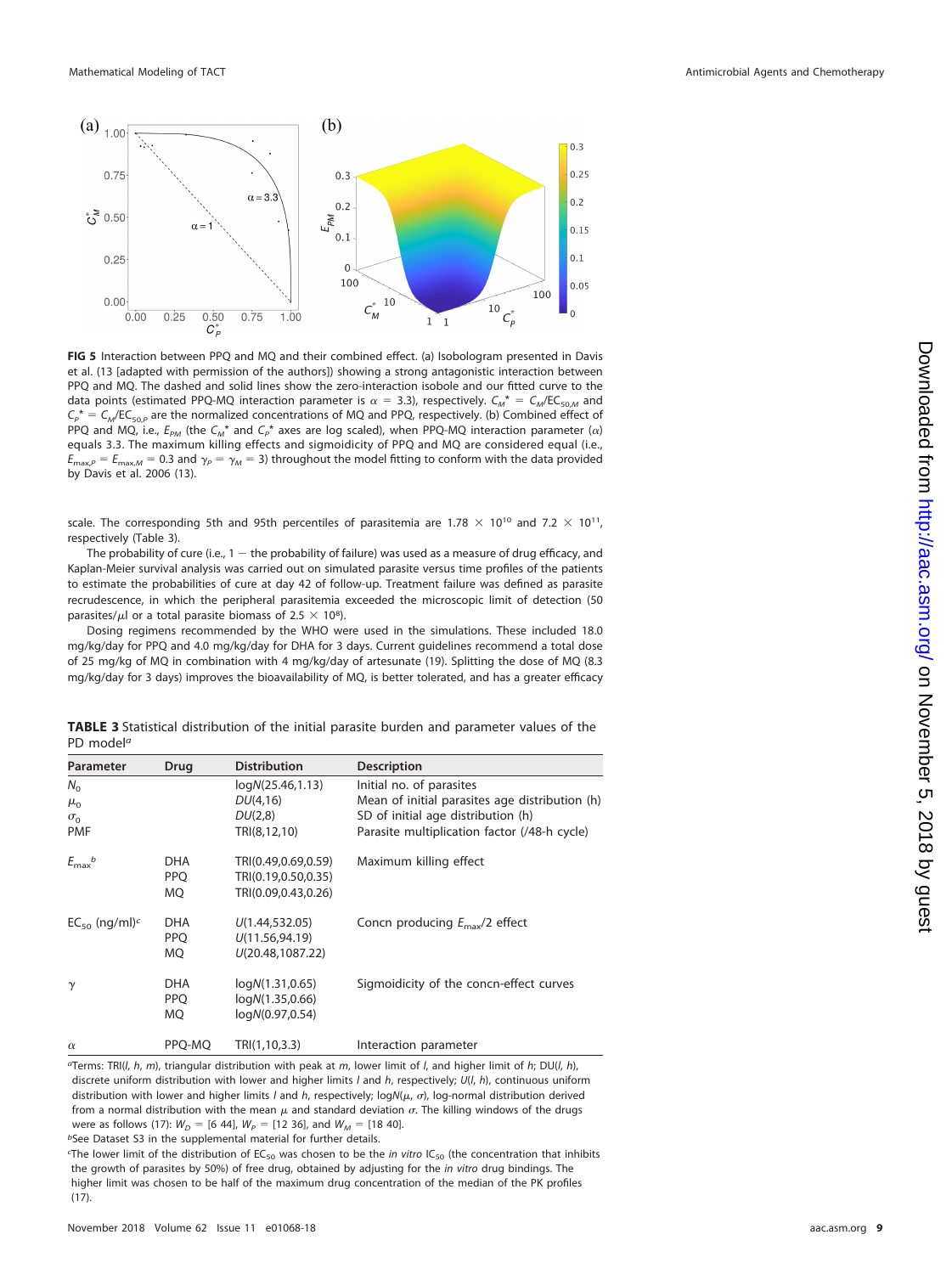[\(52\)](#page-10-34). Higher daily doses of MQ are associated with significant side effects [\(53\)](#page-10-35), and thus modeling explored the minimum dosage of MQ that results in optimal efficacy. Hence, the administered dose of MQ was varied, and the corresponding TACT efficacy was estimated.

Different scenarios were considered, simulating resistance to DHA and/or PPQ. To simulate different degrees of PPQ and DHA resistance,  $EC_{50'} E_{\text{max}}$  and W were varied over the limited sampling intervals of the range of values given in [Table 3.](#page-8-1) Since  $EC_{50}$  is not measurable in experiments, a wide initial range was considered for it: between the concentration that inhibits the growth of parasites by 50% in vitro,  $IC_{50}$ (adjusted for protein binding), and half the maximum concentration of the median of the PK profiles [\(17\)](#page-10-0). As shown in [Fig. 3,](#page-3-1) the limited sampling intervals for this range are able to produce the probabilities of cure observed in the regions with different levels of parasite susceptibility to drugs.

### **SUPPLEMENTAL MATERIAL**

Supplemental material for this article may be found at [https://doi.org/10.1128/AAC](https://doi.org/10.1128/AAC.01068-18) [.01068-18.](https://doi.org/10.1128/AAC.01068-18)

**SUPPLEMENTAL FILE 1,** PDF file, 0.2 MB.

#### **ACKNOWLEDGMENTS**

This study was supported by the NHMRC Centres for Research Excellence in Malaria Elimination (1134989), Victorian Center for Biostatistics (1035261), Infectious Diseases Modeling to Inform Public Health Policy (1078068), an NHMRC Project Grant (1100394), and an ARC Discovery Project (DP170103076). F.J.I.F. was supported by Australian Research Council Future Fellowship. R.N.P. is a Wellcome Trust Senior Fellow in Clinical Science (200909), and J.A.S. is a NHMRC Senior Research Fellow (1104975).

# <span id="page-9-0"></span>**REFERENCES**

- 1. World Health Organization. 2017. World malaria report. World Health Organization, Geneva, Switzerland. [http://www.who.int/malaria/publications/](http://www.who.int/malaria/publications/world-malaria-report-2017/en/) [world-malaria-report-2017/en/.](http://www.who.int/malaria/publications/world-malaria-report-2017/en/)
- <span id="page-9-1"></span>2. Fairhurst RM, Dondorp AM. 2016. Artemisinin-resistant Plasmodium falciparum malaria. Microbiol Spectr 4. [https://doi.org/10.1128/microbiolspec](https://doi.org/10.1128/microbiolspec.EI10-0013-2016) [.EI10-0013-2016.](https://doi.org/10.1128/microbiolspec.EI10-0013-2016)
- <span id="page-9-2"></span>3. Dondorp AM, Nosten F, Yi P, Das D, Phyo AP, Tarning J, Lwin KM, Ariey F, Hanpithakpong W, Lee SJ, Ringwald P, Silamut K, Imwong M, Chotivanich K, Lim P, Herdman T, An SS, Yeung S, Singhasivanon P, Day NPJ, Lindegardh N, Socheat D, White NJ. 2009. Artemisinin resistance in Plasmodium falciparum malaria. N Engl J Med 361:455– 467. [https://doi](https://doi.org/10.1056/NEJMoa0808859) [.org/10.1056/NEJMoa0808859.](https://doi.org/10.1056/NEJMoa0808859)
- <span id="page-9-3"></span>4. Ashley EA, Dhorda M, Fairhurst RM, Amaratunga C, Lim P, Suon S, Sreng S, Anderson JM, Mao S, Sam B, Sopha C, Chuor CM, Nguon C, Sovannaroth S, Pukrittayakamee S, Jittamala P, Chotivanich K, Chutasmit K, Suchatsoonthorn C, Runcharoen R, Hien TT, Thuy-Nhien NT, Thanh NV, Phu NH, Htut Y, Han K-T, Aye KH, Mokuolu OA, Olaosebikan RR, Folaranmi OO, Mayxay M, Khanthavong M, Hongvanthong B, Newton PN, Onyamboko MA, Fanello CI, Tshefu AK, Mishra N, Valecha N, Phyo AP, Nosten F, Yi P, Tripura R, Borrmann S, Bashraheil M, Peshu J, Faiz MA, Ghose A, Hossain MA, Samad R, Rahman MR, Hasan MM, Islam A, Miotto O, Amato R, MacInnis B, Stalker J, Kwiatkowski DP, Bozdech Z, Jeeyapant A, Cheah PY, Sakulthaew T, Chalk J, Intharabut B, Silamut K, Lee SJ, Vihokhern B, Kunasol C, Imwong M, Tarning J, Taylor WJ, Yeung S, Woodrow CJ, Flegg JA, Das D, Smith J, Venkatesan M, Plowe CV, Stepniewska K, Guerin PJ, Dondorp AM, Day NP, White NJ. 2014. Spread of artemisinin resistance in Plasmodium falciparum malaria. N Engl J Med 371:411– 423. [https://doi.org/10.1056/NEJMoa1314981.](https://doi.org/10.1056/NEJMoa1314981)
- <span id="page-9-4"></span>5. Tun KM, Imwong M, Lwin KM, Win AA, Hlaing TM, Hlaing T, Lin K, Kyaw MP, Plewes K, Faiz MA, Dhorda M, Cheah PY, Pukrittayakamee S, Ashley EA, Anderson TJC, Nair S, McDew-White M, Flegg JA, Grist EPM, Guerin P, Maude RJ, Smithuis F, Dondorp AM, Day NPJ, Nosten F, White NJ, Woodrow CJ. 2015. Spread of artemisinin-resistant Plasmodium falciparum in Myanmar: a cross-sectional survey of the K13 molecular marker. Lancet Infect Dis 15:415–421. [https://doi.org/10.1016/S1473-3099\(15\)70032-0.](https://doi.org/10.1016/S1473-3099(15)70032-0)
- <span id="page-9-5"></span>6. Amato R, Lim P, Miotto O, Amaratunga C, Dek D, Pearson RD, Almagro-Garcia J, Neal AT, Sreng S, Suon S, Drury E, Jyothi D, Stalker J, Kwiatkowski DP, Fairhurst RM. 2017. Genetic markers associated with dihydroartemisinin-piperaquine failure in Plasmodium falciparum malaria in Cambodia: a genotype-phenotype association study. Lancet Infect Dis 17:164 –173. [https://doi.org/10.1016/S1473-3099\(16\)30409-1.](https://doi.org/10.1016/S1473-3099(16)30409-1)
- <span id="page-9-6"></span>7. World Health Organization. 2017. Artemisinin and artemisinin-based combination therapy resistance. World Health Organization, Geneva, Switzerland. [http://www.who.int/malaria/publications/atoz/artemisinin-resistance](http://www.who.int/malaria/publications/atoz/artemisinin-resistance-april2017/en/) [-april2017/en/.](http://www.who.int/malaria/publications/atoz/artemisinin-resistance-april2017/en/)
- <span id="page-9-7"></span>8. Simpson JA, Zaloumis S, DeLivera AM, Price RN, McCaw JM. 2014. Making the most of clinical data: reviewing the role of pharmacokineticpharmacodynamic models of anti-malarial drugs. AAPS J 16:962–974. [https://doi.org/10.1208/s12248-014-9647-y.](https://doi.org/10.1208/s12248-014-9647-y)
- <span id="page-9-8"></span>9. Amaratunga C, Lim P, Suon S, Sreng S, Mao S, Sopha C, Sam B, Dek D, Try V, Amato R, Blessborn D, Song L, Tullo GS, Fay MP, Anderson JM, Tarning J, Fairhurst RM. 2016. Dihydroartemisinin-piperaquine resistance in Plasmodium falciparum malaria in Cambodia: a multisite prospective cohort study. Lancet Infect Dis 16:357–365. [https://doi.org/10.1016/](https://doi.org/10.1016/S1473-3099(15)00487-9) [S1473-3099\(15\)00487-9.](https://doi.org/10.1016/S1473-3099(15)00487-9)
- <span id="page-9-9"></span>10. Leang R, Taylor WRJ, Bouth DM, Song L, Tarning J, Char MC, Kim S, Witkowski B, Duru V, Domergue A, Khim N, Ringwald P, Menard D. 2015. Evidence of Plasmodium falciparum malaria multidrug resistance to artemisinin and piperaquine in western Cambodia: dihydroartemisininpiperaquine open-label multicenter clinical assessment. Antimicrob Agents Chemother 59:4719 –4726. [https://doi.org/10.1128/AAC.00835-15.](https://doi.org/10.1128/AAC.00835-15)
- <span id="page-9-10"></span>11. Phuc BQ, Rasmussen C, Duong TT, Dong LT, Loi MA, Ménard D, Tarning J, Bustos D, Ringwald P, Galappaththy GL, Thieu NQ. 2017. Treatment failure of dihydroartemisinin/piperaquine for Plasmodium falciparum malaria, Vietnam. Emerg Infect Dis 23:715–717. [https://doi.org/10.3201/](https://doi.org/10.3201/eid2304.161872) [eid2304.161872.](https://doi.org/10.3201/eid2304.161872)
- <span id="page-9-12"></span><span id="page-9-11"></span>12. Ariens EJ, Simonis AM. 1964. A molecular basis for drug action. J Pharm Pharmacol 16:137–157. [https://doi.org/10.1111/j.2042-7158.1964.tb07437.x.](https://doi.org/10.1111/j.2042-7158.1964.tb07437.x)
- 13. Davis TME, Hamzah J, Ilett KF, Karunajeewa HA, Reeder JC, Batty KT, Hackett S, Barrett PHR. 2006. In vitro interactions between piperaquine, dihydroartemisinin, and other conventional and novel antimalarial drugs. Antimicrob Agents Chemother 50:2883–2885. [https://doi.org/10](https://doi.org/10.1128/AAC.00177-06) [.1128/AAC.00177-06.](https://doi.org/10.1128/AAC.00177-06)
- <span id="page-9-13"></span>14. Hodel EM, Kay K, Hastings IM. 2016. Incorporating stage-specific drug action into pharmacological modeling of antimalarial drug treatment. Antimicrob Agents Chemother 60:2747–2756. [https://doi.org/10.1128/](https://doi.org/10.1128/AAC.01172-15) [AAC.01172-15.](https://doi.org/10.1128/AAC.01172-15)
- 15. Hoshen MB, Na-Bangchang K, Stein WD, Ginsburg H. 2000. Mathematical modelling of the chemotherapy of Plasmodium falciparum malaria with artesunate: postulation of "dormancy," a partial cytostatic effect of the drug, and its implication for treatment regimens. Parasitology 121: 237–246. [https://doi.org/10.1017/S0031182099006332.](https://doi.org/10.1017/S0031182099006332)
- <span id="page-9-14"></span>16. Saralamba S, Pan-Ngum W, Maude RJ, Lee SJ, Tarning J, Lindegårdh N,